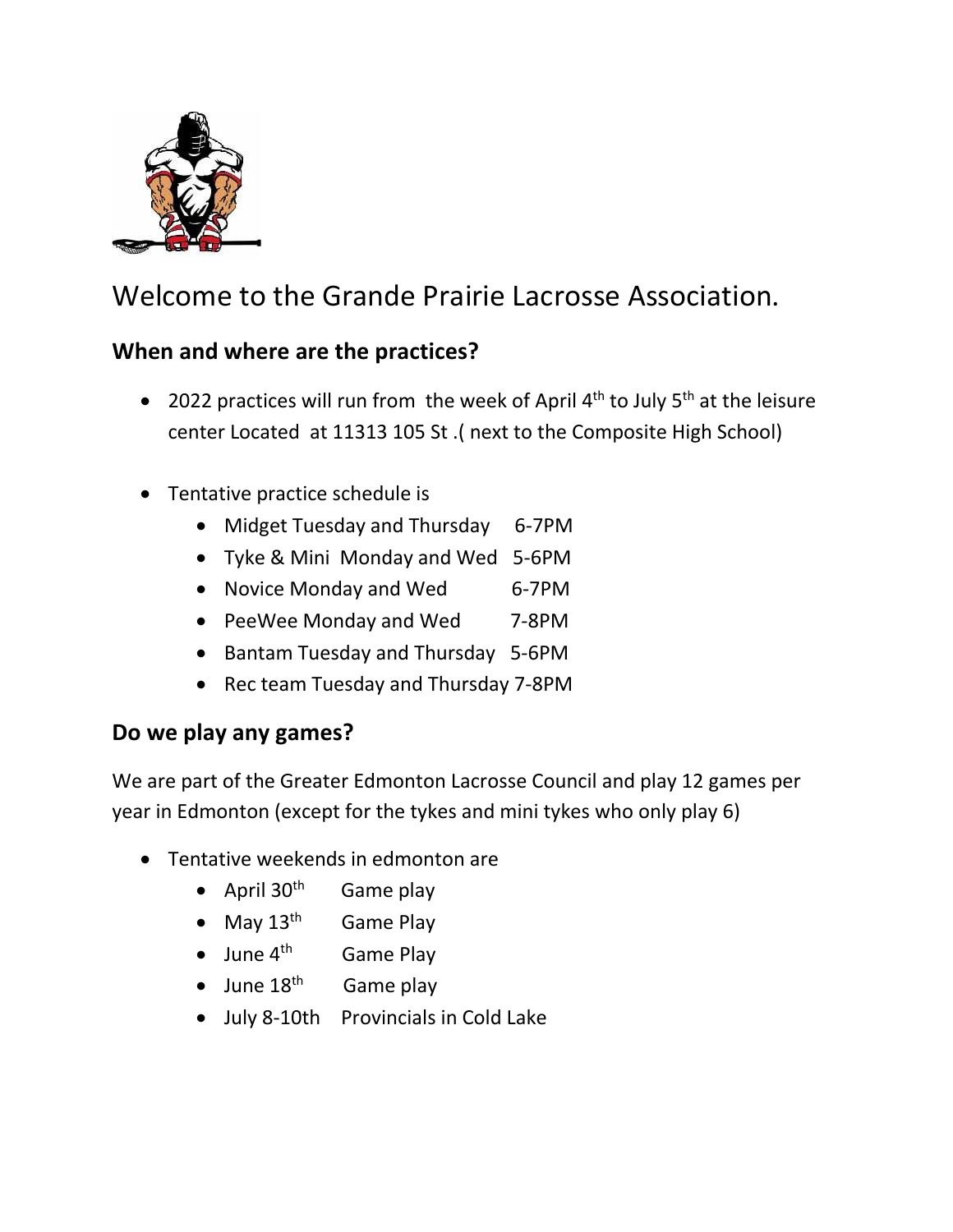#### **What if I want to help coach?**

We are always looking for help with coaching and no you don't need to have to played lacrosse. Most of our coaches have never played before either.

#### **Are there any other travel expectations?**

Depending on registration numbers we may travel to Ft St John for a day of games

# **Is Travel Mandatory**

.

Travel is not mandatory but your coach will need to know your intentions at the beginning of the season for planning purposes.

#### **Do I have to volunteer or do fundraising?**

- Parent volunteers will be required for the following team positions
	- Team Manager
	- Jersey parent
	- Assistant coaches(2-3 per team)
- Yearly fund raising dinner
	- date and location to be determined
	- All teams will be expected to sell tickets
	- All teams will be expected to collect silent auction items
	- We do sometimes plan a one day bottle drive but we don't every year.